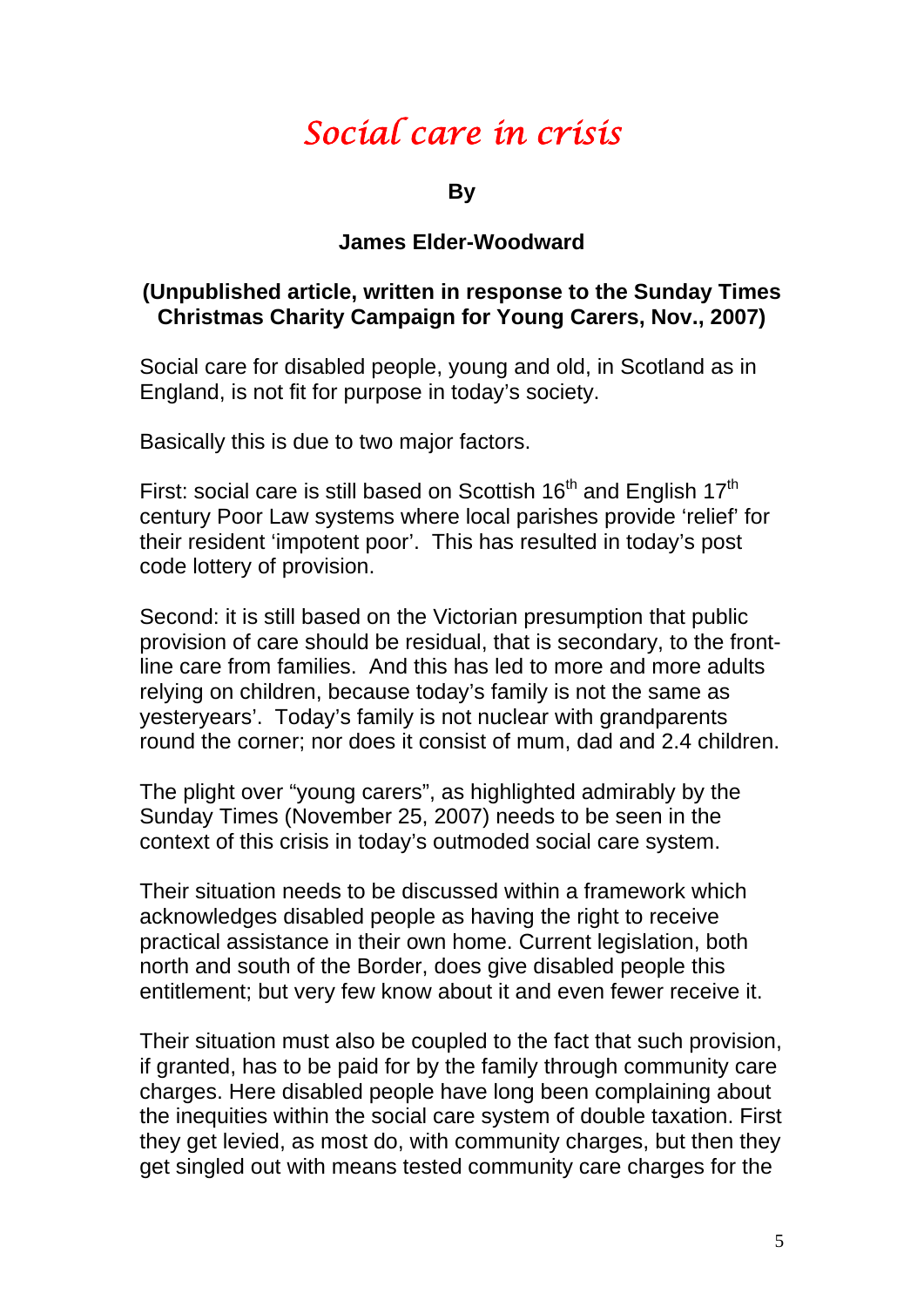particular social service they receive. Such double taxation inevitably forces many to rely on what little informal care there is from their dispersed and often dislocated families. Within such non-nuclear families, there is a greater probability that the only resource available will be the person's children.

Many disabled people cannot understand why health care should be free at the point of delivery, but social care isn't.



There are many tasks which care workers are asked to perform in the community, which nurses do in hospitals. These can range from making cups of tea to feeding via a PEG tube direct into the stomach. Yet, if a nurse does them in a hospital they are free at the point of delivery; but if a paid carer does them in the community, they could cost over 75% of an individual's income.

In fact, means tested charges can be anything the local authority likes them to be, so long as the person in Scotland is left with means, which are16.5% (25% in England) above income support level. And there is no political accountability at election time for such figures, as there is for council taxes.

As one young disabled woman said to a recent researcher:

## **".... when people hear about charging, they genuinely think 'that's ridiculous'. Even social workers have responded in disbelief when I tell them, out of my wages, I pay more in charges than I get to keep."**

The effectiveness of community care charging, itself, has been questioned. On average, 25 – 40% of revenue raised by charging is swallowed up in administrative costs. There is no evidence, either, that means tested charging improves the quality or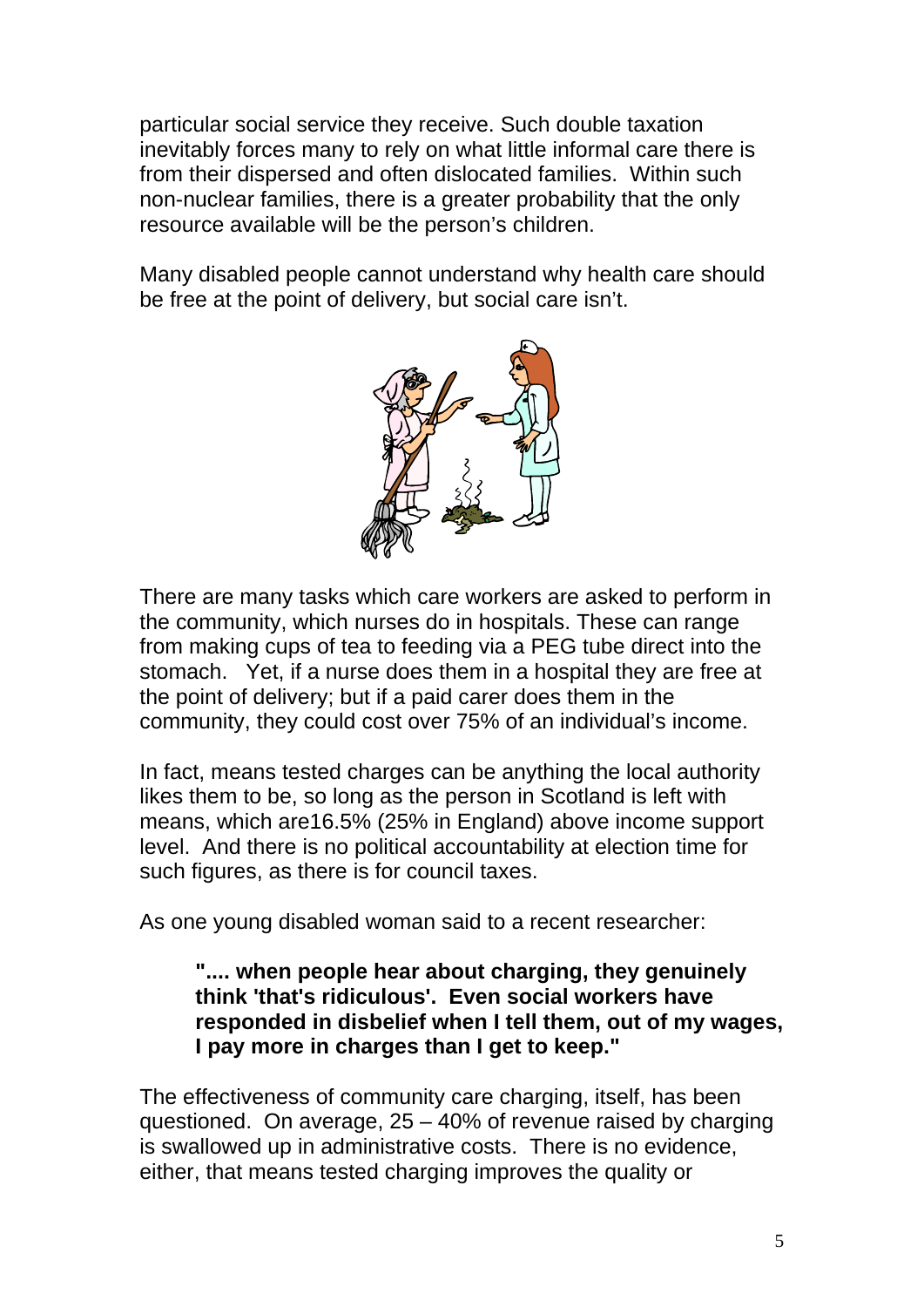expansion of services; it is merely used as a tool to restrict service provision.

All this has to be reflected upon when considering the situations described in research and media stories about "young carers". Their parents had clear rights to practical assistance; yet they were not getting them, or couldn't afford them.

Instead these youngsters have been given awards for being "children of courage": and the only practical help offered is the setting up of projects, such as "Carers Cottage" in Kilmarnock, highlight in the Sunday Times Magazine (November 25, 2007).

Such projects rightly seek to support children and young people in their "caring" tasks; but surely today's society should ensure that their parents' get the assistance they need, independent of the young person's care. As a society, we cry out *"Shame!"* to multinationals which rely on child labour in the third world to make their profits. Should we not also cry *"Shame!"* to our own government which relies on child labour to save on the costs of social care?

Public sector social care in Britain relies on over 1 million unpaid family carers to support young and older disabled people in the community. The vast majority live in poverty and ill health – and many are disabled themselves.



Pictures of Young Carers Research Project, Aldridge, J & Sharpe, D, Loughborough University

Over 100,000 children under 16 years provide more than 50 hrs of care a week. That's greater than the Working Time Directive stipulates for a paid adult worker. Not only that, but 1,304 five to seven year olds provide 20 or more hours per week of care.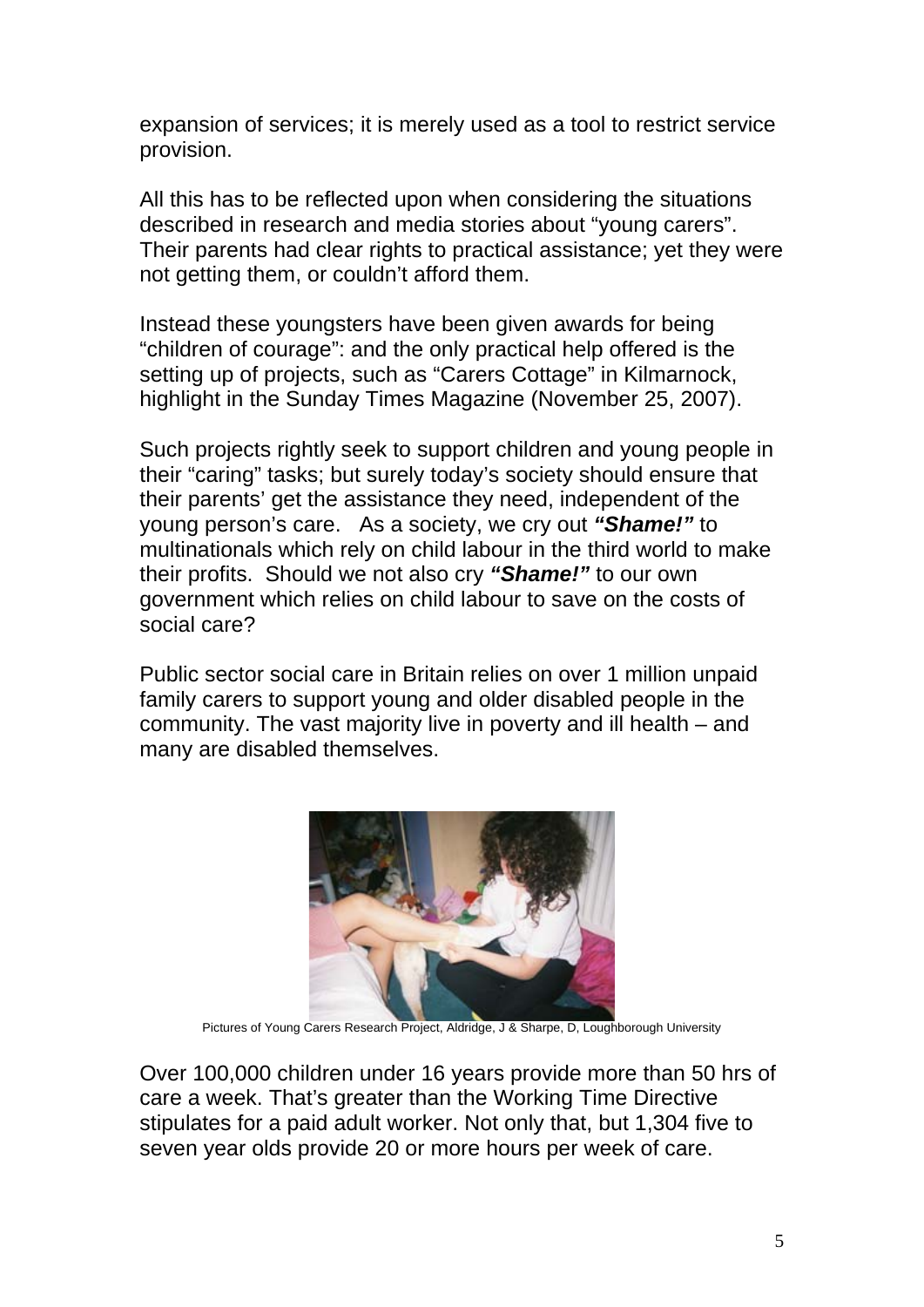That's not just picking up a book for Granny, but real personal care activities, including help to the toilet.

Most of these family adult carers could be actively working in the labour market contributing to Britain plc in taxes, skills and talents; and all of the children should be continuing their studies at home, or out playing to gain the social skills they need in adulthood, if those they cared for could be supported to lead a more independent lifestyle – including being employed themselves.

Instead, these informal carers are propping up a mean and oppressive Dickensian social care system, dedicated to giving the least help to the most needy. In so doing, most informal carers are condemning themselves, and those they care for, to a life of poverty and confinement.

The issue of unpaid child labour within the social care system must also be linked to the wider campaign for the human and civil rights of disabled people. Disabled mothers have either had their children removed from them or have been threatened with this. The Spinal Injuries Association, in 1999, fought, successfully, to prevent a new born child being removed from its disabled mother.

Some feminist writers have said this situation should be identified as a feminist issue for it is an issue for single parents - the majority of whom are women. The debate on "young carers" feeds into the attack on single parents - in each case there is an implicit if not an explicit attack on women's ability to parent without the presence of a man in the household.

Prof Selma Sevenhuijsen, a Dutch sociologist, goes further. She believes that care should be valued as an expression of citizenship responsibility in which everyone would be guaranteed equal access to the giving and receiving of care.

This idea first arose in a paper**, "Caring in the third way: the relation between obligation, responsibility and care in third way discourse"**, which Sevenhuijsen wrote during a sabbatical year at Leeds University, when New Labour was developing the framework for its "Third Way" policies on the relationship between rights and obligations in the field of welfare and family.